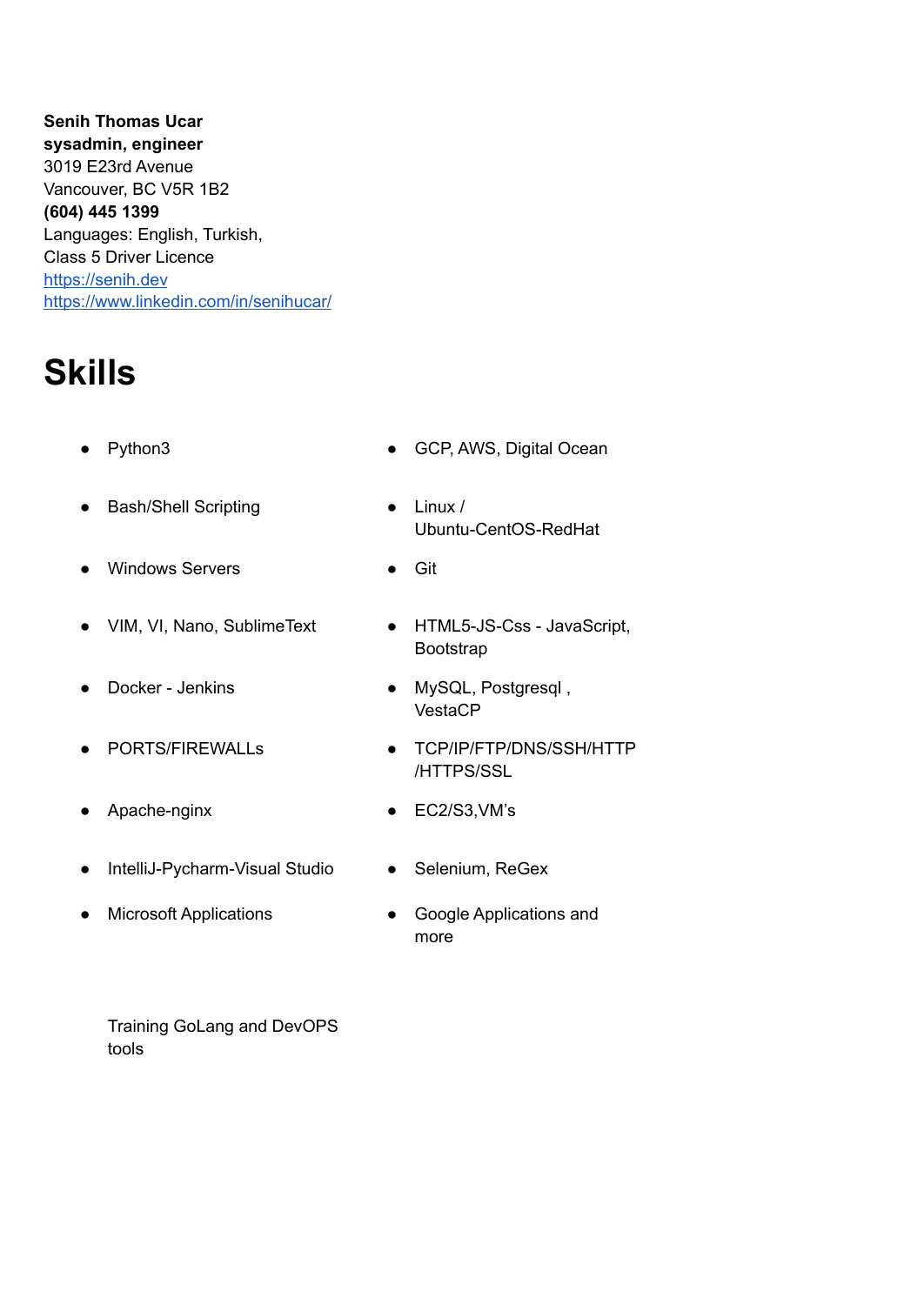# **Experience**

**Decurian, Meaganitsu CryptoCurrency /** NFT Project Lead, System Architect 2021-2022 PRESENT, **VANCOUVER** 

**Graphic Lab Web Services /** Full Stack Developer December 2018 - PRESENT, VANCOUVER **B.C. Children's and Women's Hospital /** Screener 2020 - 2021, VANCOUVER **Stashoffer / Web** Developer 2020 - 2021, VANCOUVER **Reef Technology -B.C. Children's and Women's Hospital /** Valet 2020, VANCOUVER **Vavien Digital Agency /** Junior Web Developer 2018, ISTANBUL **Kripto Takvim /** Web Developer, Startup 2017, ISTANBUL

### **PROFESSIONAL SUMMARY**

- 7+ years of experience working as a Full Stack Developer
- 4+ years of experience working with Python and other languages:
- 3+ years of experience working with Cloud Infrastructure
- Hard worker, open learn new technologies, self-improvement, Computer Geek, communication foreign languages, Teamplayer, Technical

### ● **Decurian Maegenitsu CryptoCurrency :**

Built and maintained servers running Ubuntu, AWS, Google Services Created Powershell automation for virtual servers. Developed web applications using S3, Lambda, API's, Database Developed serverless applications on ETH blockchain Hands-on experience in handling firewalls security applications like DHCP, DNS, SSH, SSL, FTP, HTTP, HTTPS Apache, nginx on Linux machines.

### **● Graphic Lab Web Services:**

Developed applications using Python and MySQL for database design

Designed and developed the corporate website using the Django framework

Developed Python based API (RESTful Web Service) to track sales and perform sales analysis using Flask, SQLAlchemy and PostgreSQL.

Managed companies virtual servers at Amazon EC2, S3, Google Compute Engine, Google Cloud Storage/API Working experience with Cloud infrastructure of AWS (Amazon Web Services) and computing AMI virtual machines on Elastic Compute Cloud (EC2).

Hands-on experience in writing Python and Bash Scripts.

Adept in Installation, Configuration and Administration of Ubuntu, CENTOS, Windows operating systems.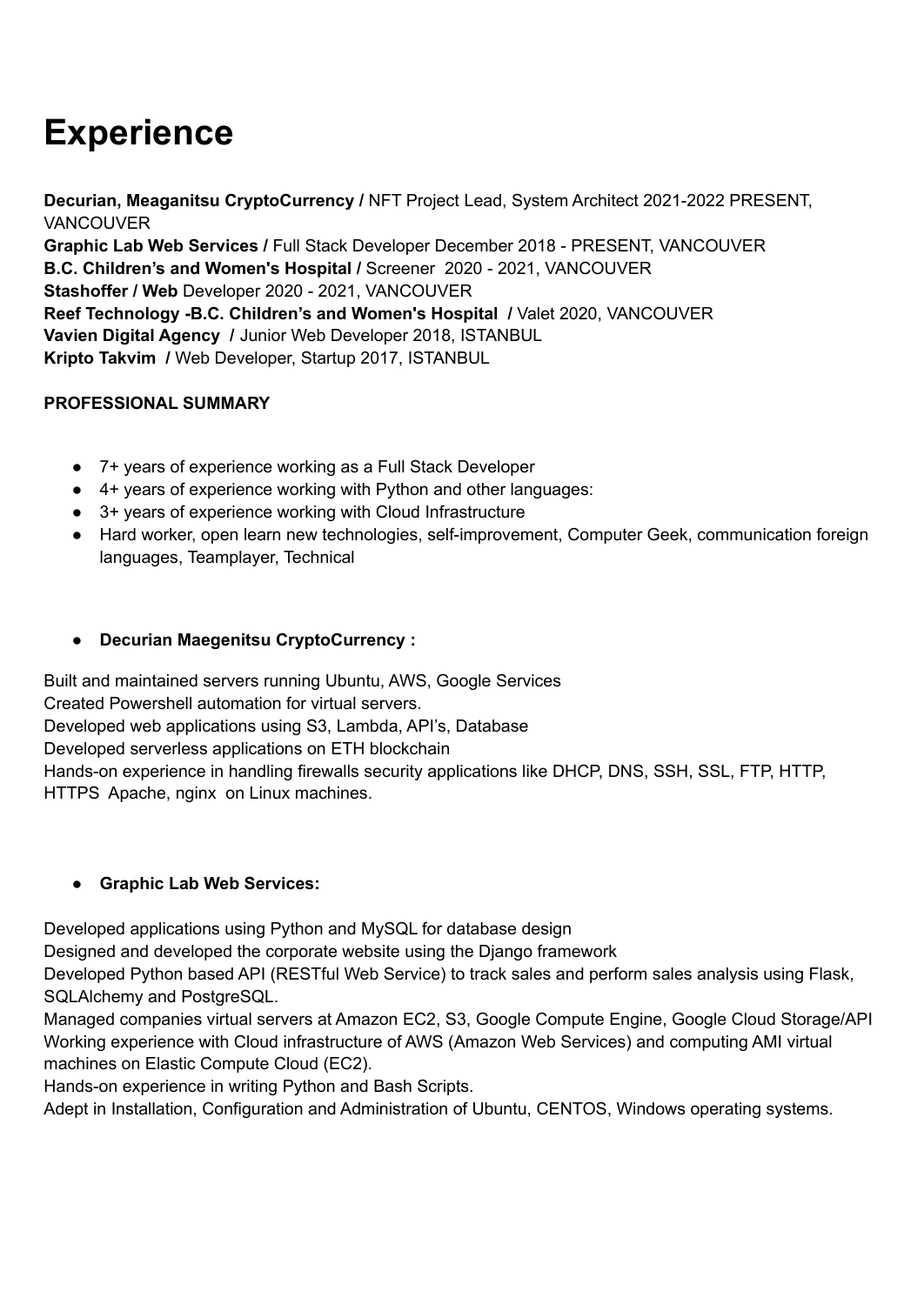### ● **Stashoffer:**

Created RESTFUL API's for several of our Web applications using open source software Setting up and deploying applications in AWS Experience in all facets of full CM process with tools such as Git, Github Hands on involvement with Jenkins CI/CD, GIT, Docker, AWS, Web Server (i.e. Apache Tomcat and IIS), IDE's (PyCharm, Visual Studio), Automation with Python, Shell scripting, bash

### ● **Vavien Agency:**

Built-up and configured server cluster (CentoOS /Ubuntu)

Cpanel / WHM, Windows IIS Server, VestaCP, Php, Laravel

Hands-on experience in handling services and applications like DHCP, DNS bind, SSH, SSL, FTP, Apache on Linux machines.

### ● **Kripto Takvim:**

AWS SDK for PHP

Installing and maintaining the machines with updated patches and necessary client software packages by using package management tools like PKG\*, RPM\*, YUM\* etc.

Worked on different plugins in Jenkins for the process of CI/CD like webhooks to integrate the Source Code Repository(GitHub)

Created Powershell automation for virtual servers.

Built and maintained servers running Ubuntu, Amazon Linux, Windows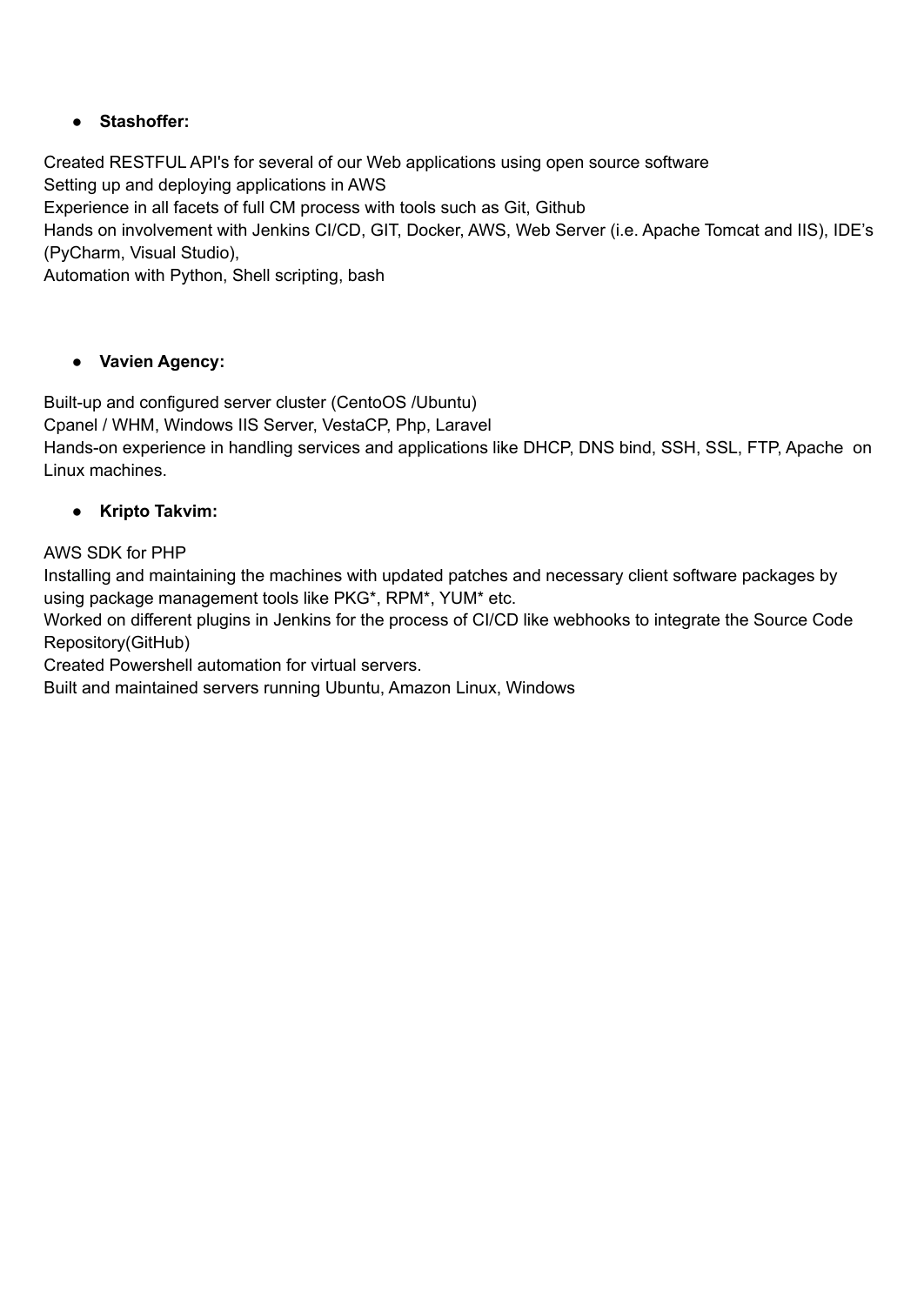#### **PROFESSIONAL EXPERIENCE**

#### **Decurian Cryptocurrency November 2021 – Present NFT System Architect**

NFT serverless application was installed for the staked token in the eth network, git repos were created for different teams to work, and I checked the server ip connections and the general project's progress.

**Project:** Built, designed and maintained websites for local businesses.

- Deploy the NFT stack consisting of the Ethereum node, API Gateway, Lambda, Fargate, SNS topics, and S3 bucket.
- Send a JSON RPC command to deploy a smart contract or mint a token.
- Built, designed, and maintained websites and API's using CSS, HTML, JavaScript, Python, and other modern libraries.
- Created a workflow using technologies such as GIT/SSH to develop multi-programmer
- Developed a Full Stack Serverless NFT Application with Amazon
- Maintained and improved existing web applications
- Experience with GIT, PORTs, Docker, nginx and more

#### **Graphic Lab Web Services December 2018 – Present Full-Stack Developer**

Graphic Lab Web services build websites for businesses, products, and services while also providing digital marketing services with a specialized team of the creative process.

**Project:** Built, designed and maintained websites for local businesses.

- Actively met with prospective clients to review the website and gather client specifications for new or existing websites.
- Built, designed, and maintained websites for local businesses using CSS, HTML, JavaScript, Python, PHP, Bootstrap Django, Flask, Selenium, and other modern libraries.
- Created a workflow using technologies such as GIT/SSH to develop multi-programmer
- Integrated applications with designing database architecture and server scripting, studying & establishing
- Maintained and improved existing Internet applications
- Experience with Version Control, ideally GIT.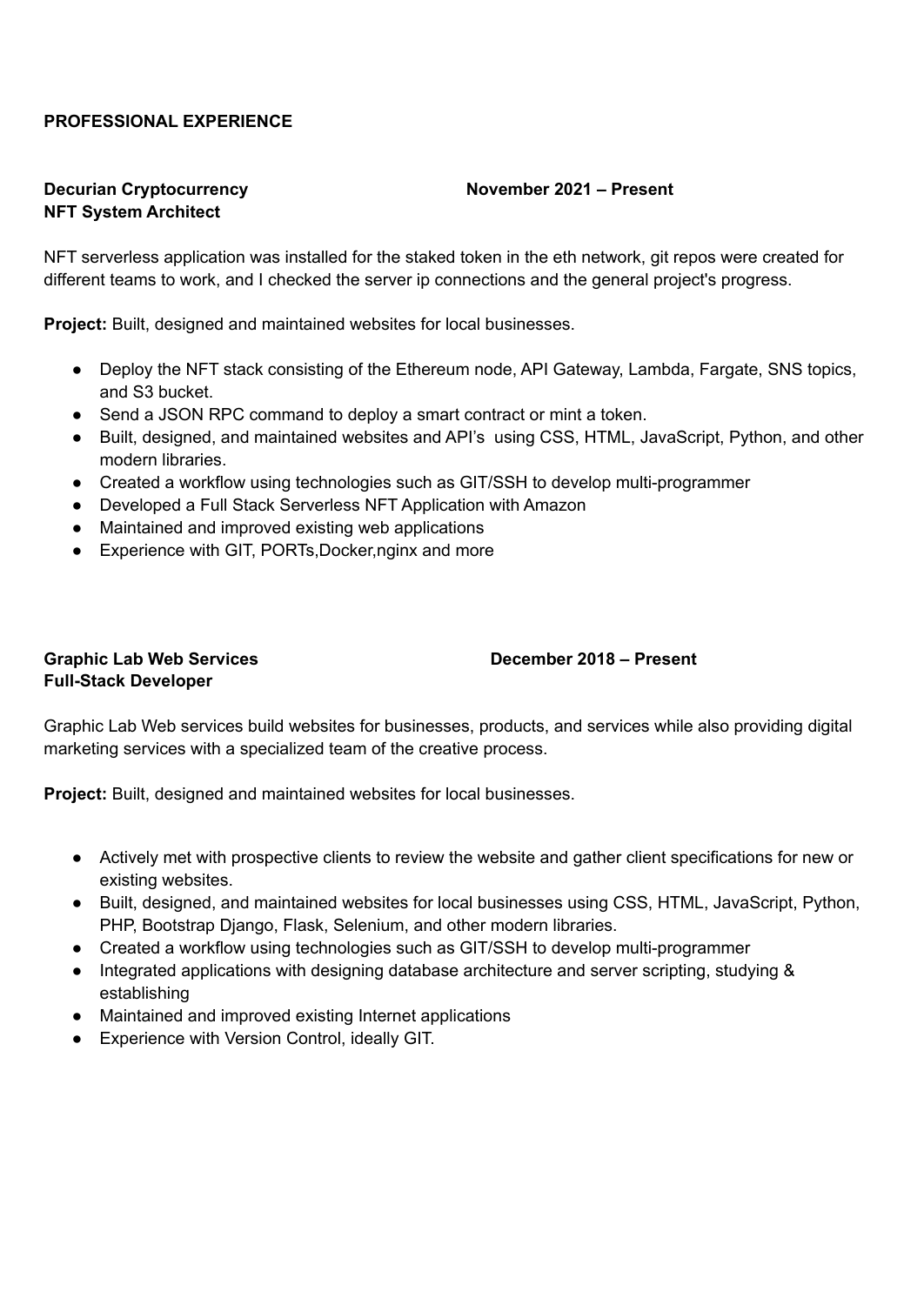#### **Stashoffer October 2020 – Present Web Web**

# **Developer**

Stashoffer is a C2B platform that connects customers to businesses in an easy, fast and reliable way.

**Project:** A project in which offers are submitted by transferring the web form information obtained according to the needs of the customers to the businesses. I worked as a Full Stack. I collected the data in the SQL database and used it on many HTML files.

- Designing and developing API connections between Customer and Commercial interfaces
- Hands-on experience in developing enterprise-grade api integration layer, web application using technologies with rest API, SQL Server
- Designed data visualization to present current impact and growth

#### **Vavien Digital Agency April 2018 – September 2018 Junior**

#### **Developer**

An digital agency in Istanbul, Turkey that focuses on digital marketing.

**Project:** Developed performance-oriented web projects and applications to various clients.

- Participated in code review processes within the team.
- Supported the team by finding new developments in the front-end technology culture.
- Developed modular and performance-oriented modern web projects and applications by integrating front-end coding of designs given by the design team using PHP, HTML, CSS and RESTful APIs
- Eliminated errors in accordance with structures in existing projects and helping new developments.

# **Web Developer**

#### **Kripto Takvim May 2017 – September 2018**

**Project:** Crypto Calendar was a financial tool that takes updated values from finance. yahoo and makes a profit with certain algorithms. While working on a native mobile application that synchronizes the important dates such as fork, halve, etc. of cryptocurrencies to the calendar, I stopped halfway and moved to Canada.

- Wrote a native PHP Laravel cryptocurrency tracking web application
- Mobile/Web design experience
- Knowledge of Clean Code
- Object-Oriented principles
- Worked on applications and developed them with XML, JSON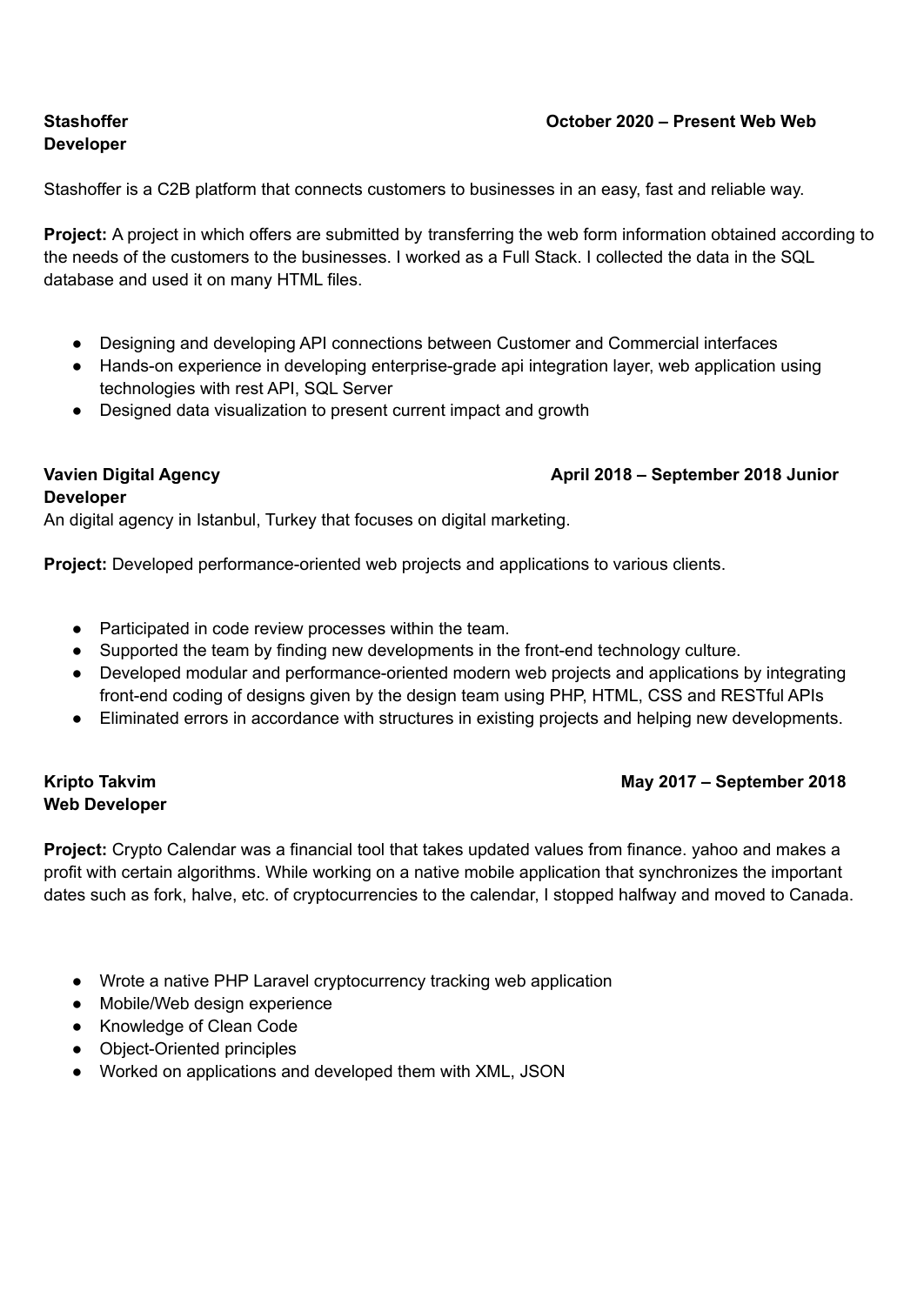# **Education**

| <b>British Columbia Institute of Technology</b><br><b>Applied Software Development</b> | 2020 - 2021   |
|----------------------------------------------------------------------------------------|---------------|
| <b>Vancouver Community College</b><br>English Second as a Language                     | $2019 - 2020$ |
| <b>Ataturk University</b><br>Bachelor's of Electric and Electronic Engineering         | $2014 - 2018$ |

### **Volunteer Experience**

**B.C. Children's Hospital Foundation** 2019-Present, Vancouver **Canadian Red Cross** 2020-Present, Vancouver **Wildcoast Ecological Society** 2020-Present VANCOUVER **TEMA Foundation** 2015-2018, ERZURUM Student Volunteer **HacknBreak / Open Innovation Camp** 2018-2018, Izmir

### **Courses**

*British Columbia Institute of Technology,* Programming Fundamentals with Python and JAVA - 2020 *Massachusetts Institute of Technology,* Computer Science and Programming in Python - 2020 *Ataturk University* C# Programming and Visual Studio, Fundamental Matlab - 2014-2015 *HackerRank - FreeCodeCamp - LeetCode* Algorithms and Data Structures - 2020 Genki Japanese **Online Web Courses** 2021-2022 DevSecOps , Dockers, Kubernetes, Ansible, CI-CD Pipeline **Linux Foundation** 2021-2022